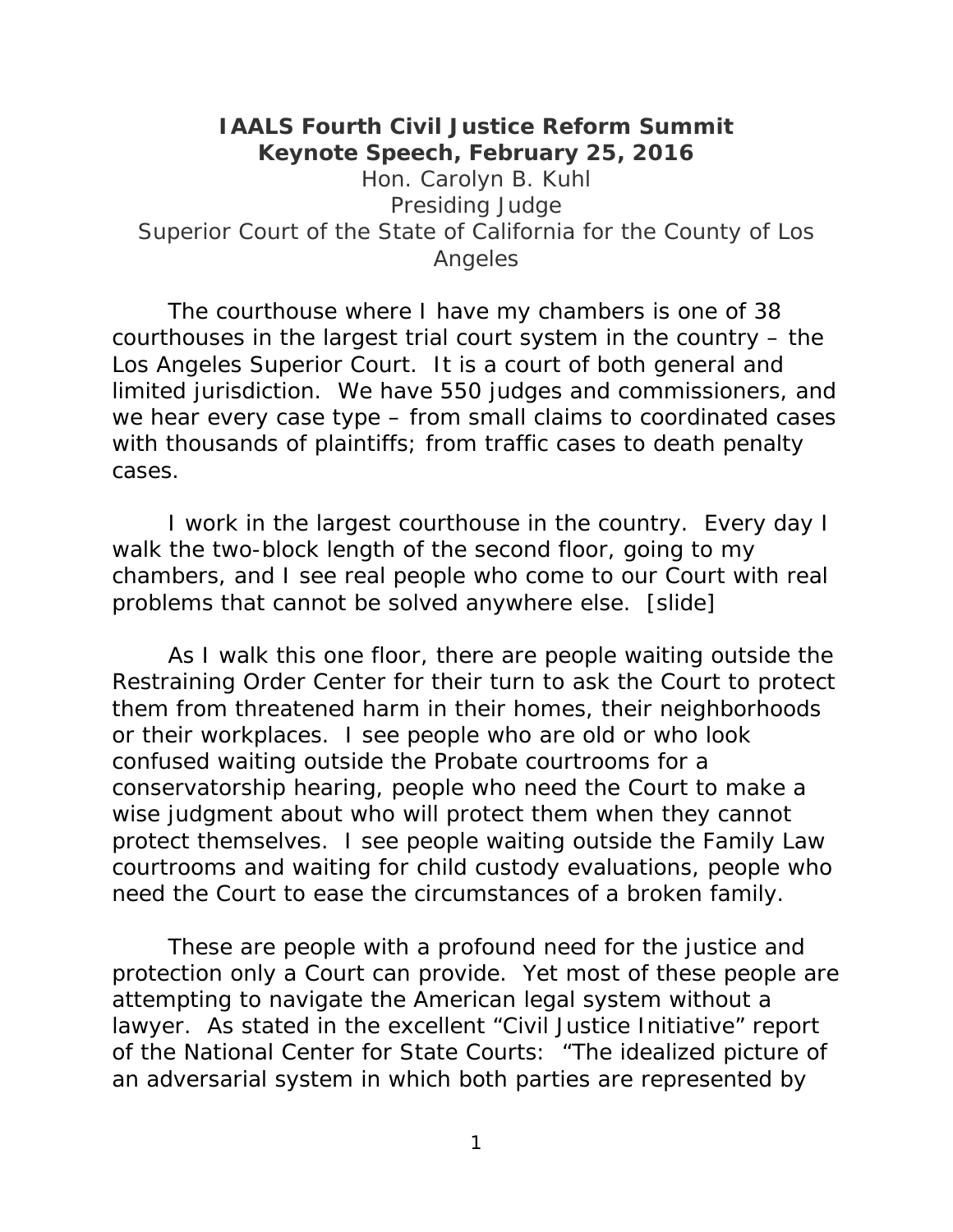competent attorneys who can assert all legitimate claims and defenses is an illusion." What a tragedy.

 Like many state courts, the Los Angeles Superior Court was devastated by budget cuts in the wake of the Great Recession. [slide] This graph illustrates our revenue losses. To absorb these cuts we closed 8 courthouses, closed 79 courtrooms and decreased our staffing by 25 percent between 2010 and 2013. Since then, we have been able to grow back only incrementally. [slide] We are still down 56 courtrooms.

We continue to have unreasonably heavy caseloads in our family law, misdemeanor, dependency (that is child abuse) and probate courts. But it is fair to say that our civil courts bore the brunt of the budget downsizing.

 At the worst of the budget crisis, some people said we should just shut down our civil operations. We did not do that. One of the ways we kept going was to use a concept that we had learned from our experience in the Complex Litigation Program: differentiated case management.

 This evening, I would like to tell you a bit about our experiments in innovative case management. First, I will explain some of the principles of case management we learned from our Complex Litigation Program. Second, I will describe how we applied those principles in courtrooms created to address particular case types. And finally, I want to urge that further procedural reform is needed to assist self-represented litigants, reform that also might be applicable to larger cases.

 In 2000, the California court system initiated a pilot program for specialized Complex Litigation courts. [slide] One of the key goals of the Complex program courts was reducing litigation costs. We believe we were successful. In a survey of Complex Court users in 2007, 94% agreed that the case management techniques used in the complex departments reduced litigation costs.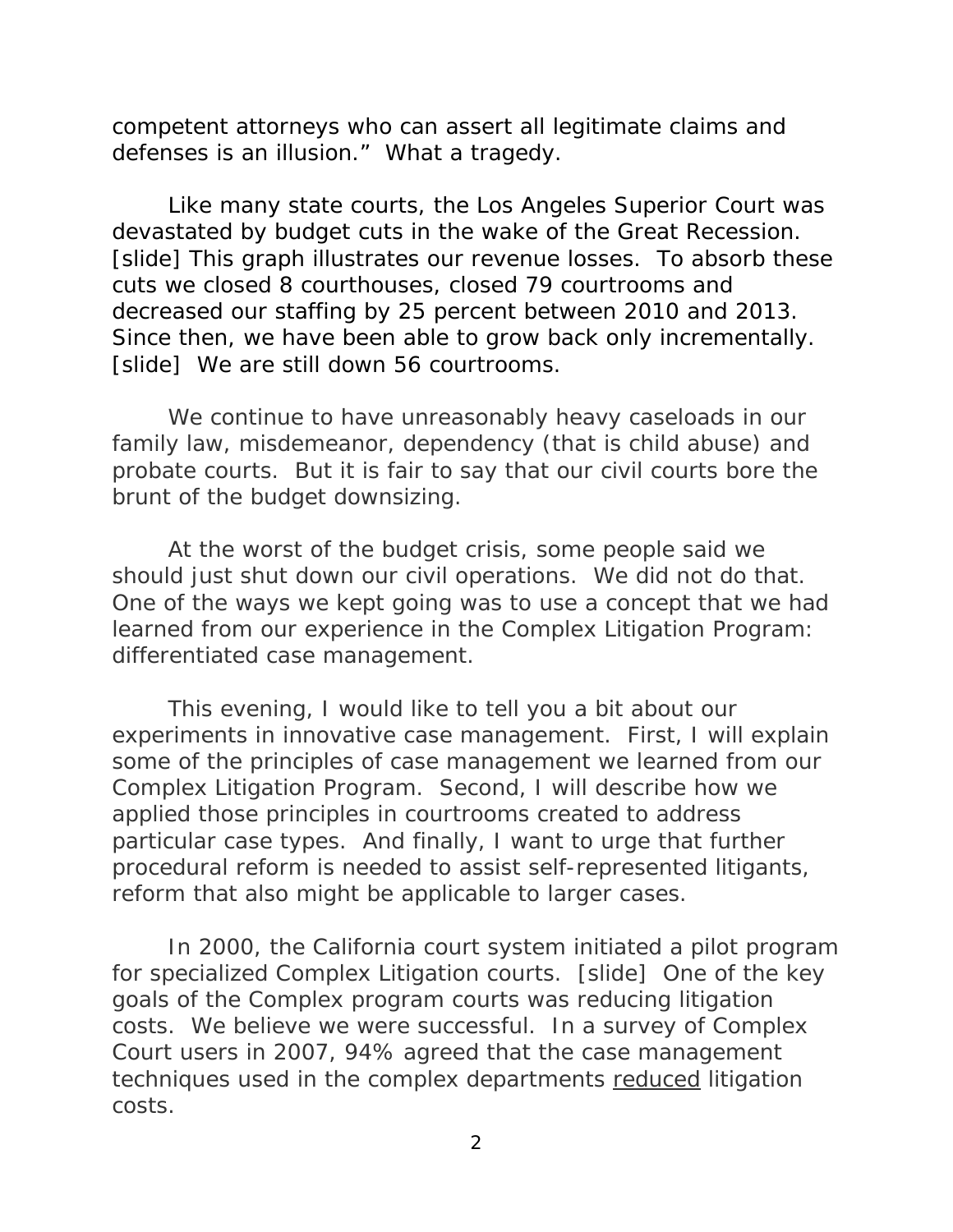A principal case management technique we use is "differentiated case management" – which I define as tailoring court processes and procedures to address the needs of a particular case or case type. In Complex Litigation this case management is judge-directed. Numerous case management techniques have been developed. But in general, complex case management is guided by 3 principles:

- First, early disclosure or discovery of key facts favors case resolution.
- Second, early resolution of key legal issues favors case resolution.
- Third, management of case activity must in fact create an even playing field and be perceived as creating an even playing field.

You may well ask: "How can this hands-on judicial management be used in small or high-volume cases? A judge can't possibly have time to tailor processes to individual cases in high volume cases?" And you would be right – you can't take large numbers of cases with low monetary value and have judges figure out on an individual case basis what facts and law are relevant for each case.

But by dividing cases according to substantive case type, one can create a case management path for a whole group of cases. Placing the litigation of cases within the framework of a body of governing law – for example, the law governing eviction cases or the law governing collections cases – can allow court procedures to be crafted so as to draw out relevant issues of fact and law more efficiently.

In order to give you a few examples of how differentiated case management has worked in the Los Angeles Superior Court, let me take you back to my courthouse. [slide]

So we're back on the second floor, inside the Restraining Order Center I mentioned earlier. And here we have created a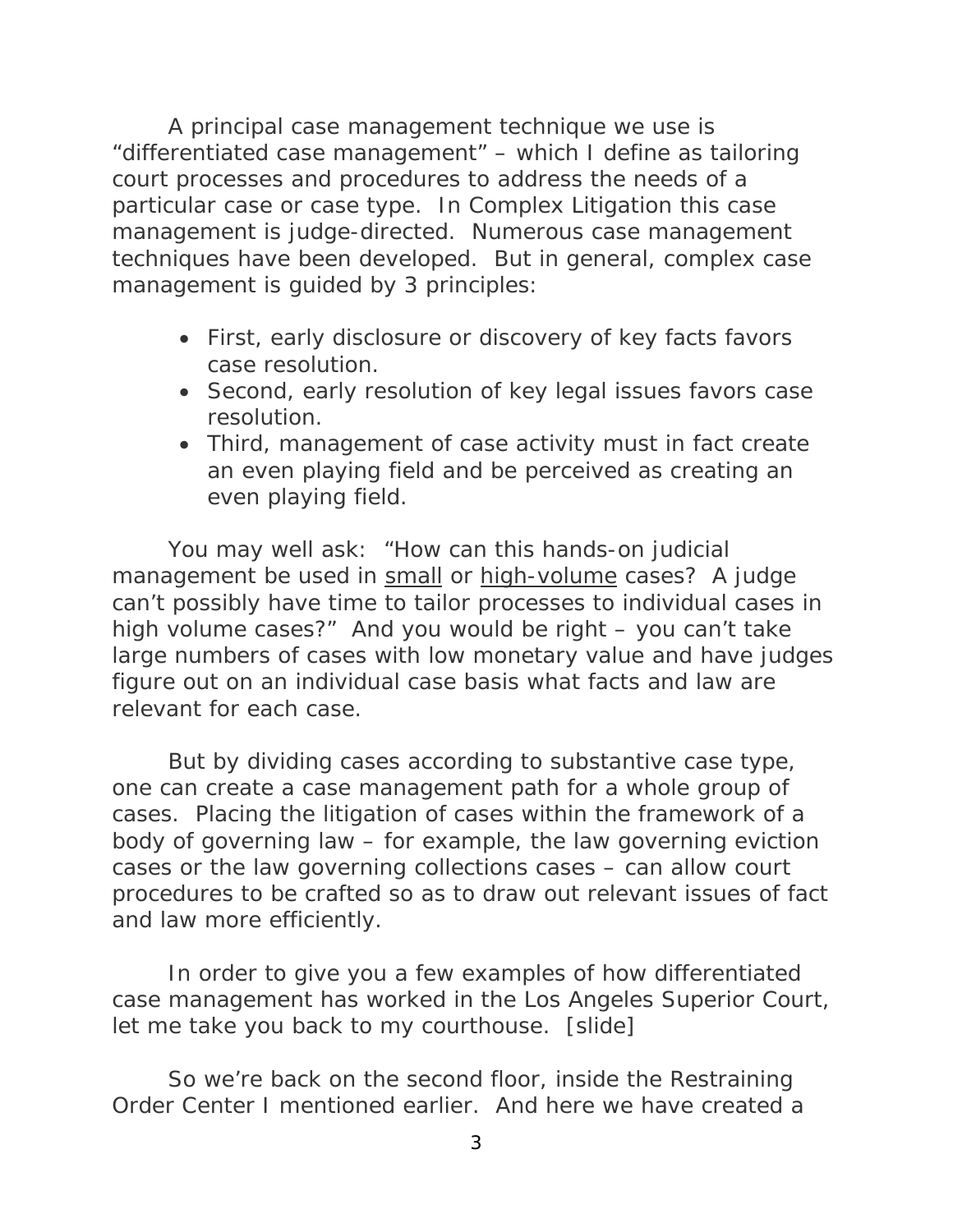specialty court that actually crosses over traditional lines between case types. Here we handle the requests of people seeking protection from threatened violence wherever or however threatened. We have combined domestic violence restraining orders, typically handled in family law courts; civil harassment restraining orders, typically handled in civil courts; and elder abuse restraining orders, typically handled in probate courts.

Now under California law, each of these restraining order types has slightly different standards of proof and evidentiary requirements – but the commissioners who review the requests for relief are well aware of the governing legal principles of each type of requested relief. What these cases have in common is a need for expedited consideration – the matters are initiated by ex parte petitions and then must be set for hearing within 21 days.

In the environment of the Restraining Order Center, we are able to provide appropriate security, expert staff and self-help services for litigants. Pleadings are sent immediately to commissioners who are expert in the subject area. If a restraining order issues, the order is immediately provided to the petitioner. Staff schedules each matter for the required expedited adversary hearing, separating out petitions that relate to other pending cases.

Differentiated case management in the Restraining Order Center uses staff and judicial time efficiently. It avoids interrupting a scheduled family law calendar with important but unpredictable requests for immediate relief.

Now let's go up to the  $7<sup>th</sup>$  floor of the courthouse, to a large courtroom at the end of the hallway. [slide] This is a very sad place, and a difficult assignment for our judicial officers. It is the Central District unlawful detainer court – the landlord-tenant eviction court. Most of the defendant tenants are selfrepresented, and many small landlord plaintiffs are selfrepresented as well.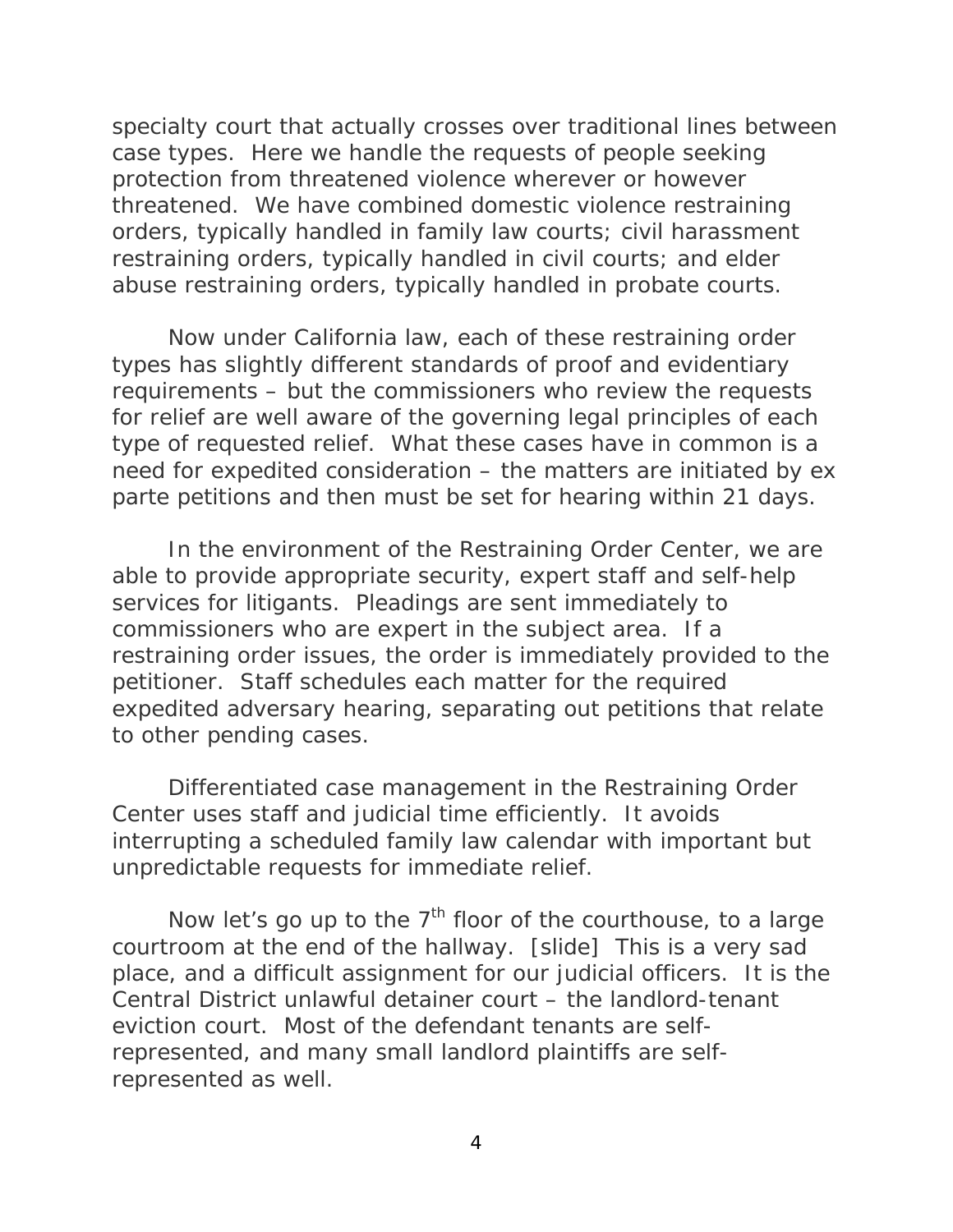We have 2 judicial officers, a judge and a commissioner, working together in this courtroom. On a typical day there will be about 75 matters on calendar.

In California, unlawful detainer matters are required to proceed on an expedited schedule, with a right to trial within 20 days. There are other procedures unique to this case type, such as a requirement that the Court serve the complaint on the defendant. Differentiated case management allows us to have a staff that deals consistently with the statutory requirements for this case type.

The judicial officers also become expert in the law and, using differentiated case management, they have organized the flow of courtroom events to conserve the Court's and the parties' time. For example, in the morning the commissioner typically attempts to mediate cases set for trial while the judge handles the morning calendar. In the afternoon, one judicial officer prepares the next day's motions, while the other handles court trials. Jury trials are sent to other courtrooms to be tried.

Prior to the budget crisis, we heard unlawful detainer matters in undifferentiated courtrooms with all types of cases under \$25K as well as small claims and traffic cases. We heard these matters at 23 locations throughout Los Angeles County. [slide] After we closed 8 courthouses and 79 courtrooms, we handled more than 70,000 unlawful detainer filings per year in just 5 courtrooms. [slide] A tragedy in lost geographic access for the public we serve – but differentiated case management got us through. We have since split the resources at 3 of the locations you see here in order to add 3 additional locations.

Continuing on our courthouse tour, I'm going to take you to 4 courtrooms on the  $6<sup>th</sup>$  floor. [slide] Five judges work in these 4 courtrooms, handling about 29,000 personal injury cases, including all medical malpractice cases, from all over Los Angeles County. With over 10 million residents, Los Angeles County is larger than 42 of the 50 states. The 5 judges manage all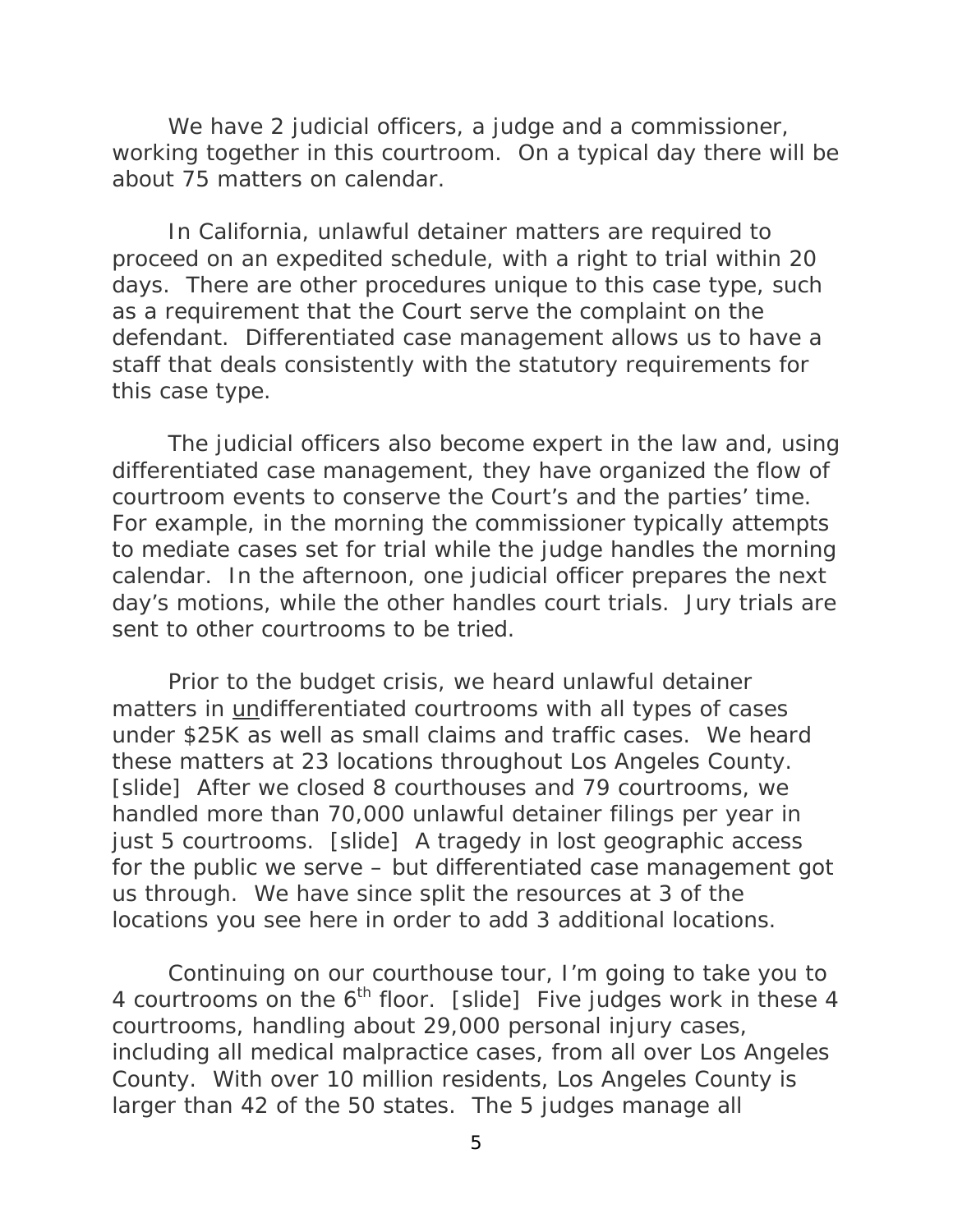personal injury cases over \$25K for all purposes up to trial. Cases are sent out for trial through a master calendar.

Why do we handle personal injury cases separately? Due to the budget crisis, we had to severely cut courtroom staff. Handson judicial management requires more staff – staff to schedule case management conferences, to prepare calendars, to create minute orders, and on and on. The experiment in the consolidated PI courts is to use differentiated case management by reducing hands-on judicial management. We had data suggesting that minimal case management might still allow PI cases to move toward resolution. Therefore, we handle these cases with trial dates set at the filing window and without case management conferences.

We do, however, use one technique derived from our experience in the Complex Litigation program. We require an informal discovery conference before any motion to compel further discovery responses can be filed. By using informal discovery conferences, we estimate we have cut the number of discovery motions by at least three-quarters.

Does reduced case management work for personal injury cases? We are still adjusting the procedures to reduce time to trial and we need more courtroom resources so that motions can be heard more promptly. But we have met our goal of assuring available trial courts on the date set for trial. The system likely *increases* average time to trial but *reduces* litigation costs. It's an experiment in differentiated case management that deserves further work and study.

We also created specialized courts for collection cases under \$25K. There are only 2 collections courtrooms each with 2 judges and they are at compass points in the NW and SE quadrants of Los Angeles County. [slide] Again, differentiated case management allows staff and judges to handle the large volume of these cases, many of which resolve through default judgments, but most of which, under California law, require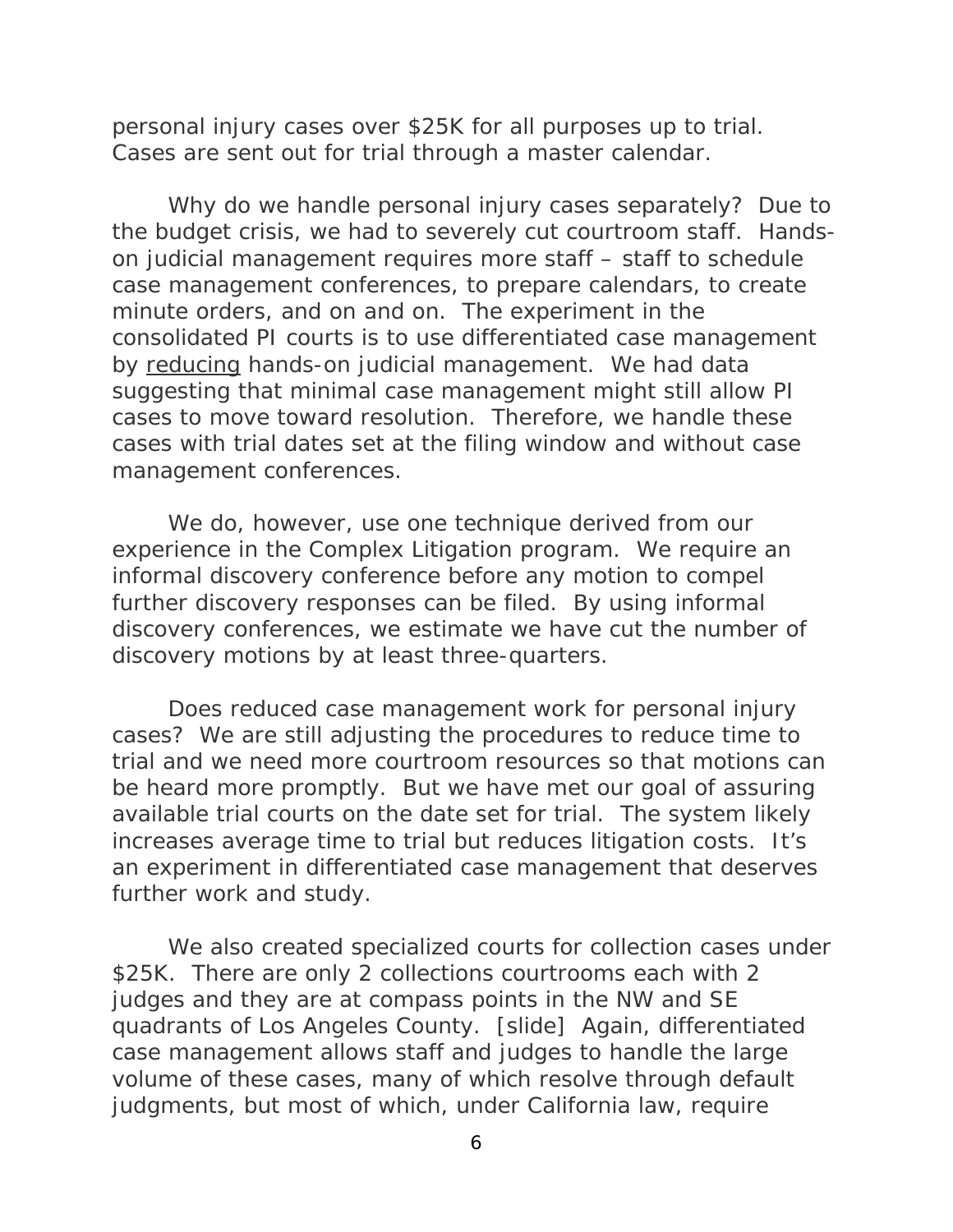judicial review before a default judgment can be entered. Are these collections courts working? Last year there were more than 38,000 collections cases filed in these 2 courts. The pending caseload is about 30,000 - substantially less than the number of cases filed last year. Those statistics tell me the staff and judges are doing a great job of moving these cases to resolution.

[slide] In the courtrooms I have described – restraining order center, unlawful detainer, personal injury, limited jurisdiction collections – differentiated case management makes procedure the servant of substance. We are managing heavy caseloads with fewer resources. We did this without any statutory procedural reform (although I will admit, in requiring an informal discovery conference before the filing of a discovery motion, we did stretch the existing rules of court just a teeny bit – but we have not been challenged in even one case because it works so well).

 So imagine what differentiated case management could do, if we could wave a magic wand and achieve procedural reform by court rule or statute. Working with smaller cases provided insight into the ways existing procedural rules disadvantage selfrepresented litigants.

Rules of civil procedure, as we have allowed them to evolve, now create barriers to economical representation and to effective self-representation. We need to begin to ask questions about the procedural rules we take for granted.

For example, why do we allow litigation to be commenced with the filing of a complaint? A complaint ordinarily provides no evidence, even when a plaintiff likely possesses most of the evidence needed to establish the claim alleged.

In an eviction case or a debt collection case, a plaintiff ordinarily could supply all evidence needed for his claim at the time the lawsuit is filed. Why wait? Why require the defendant –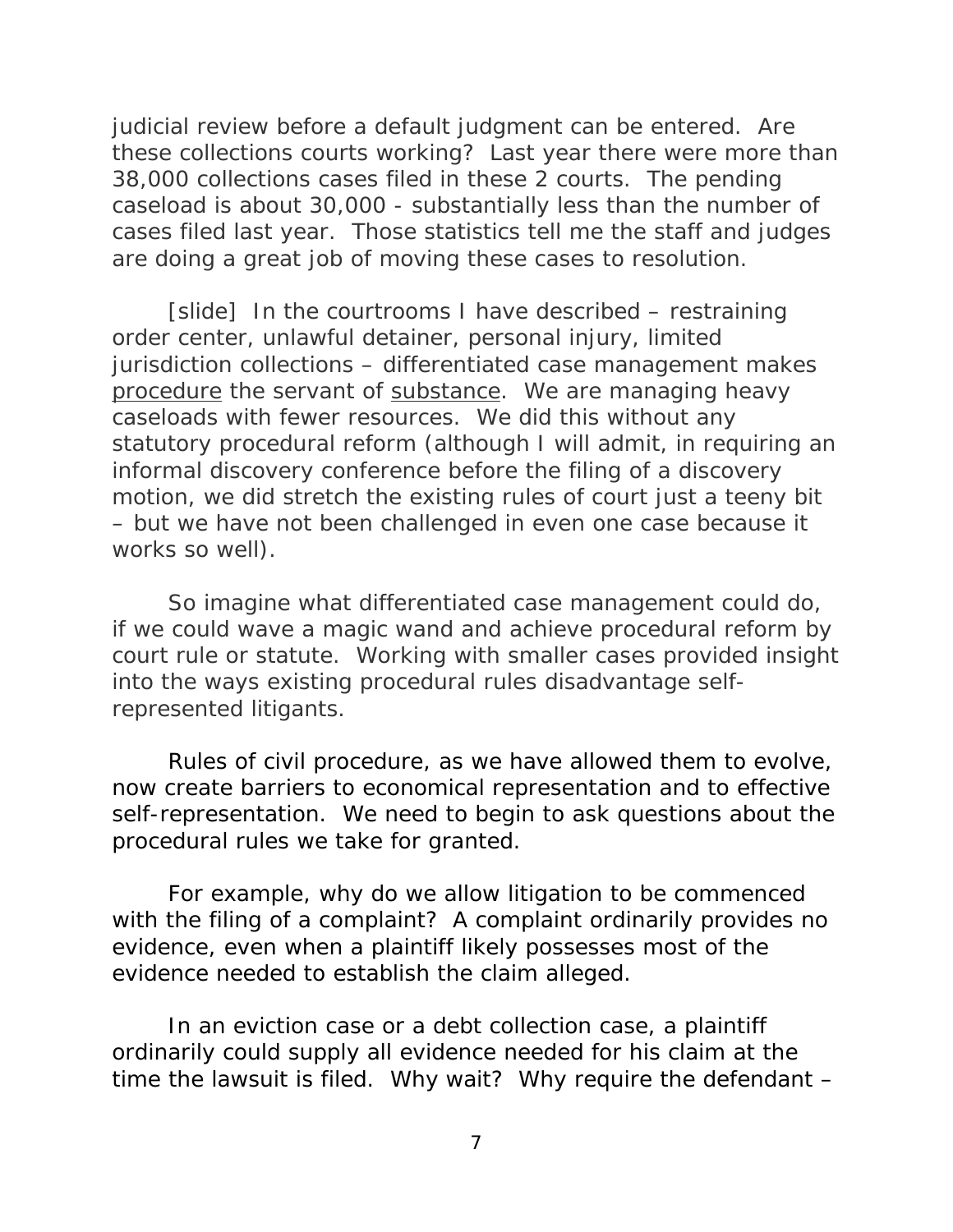often a self-represented litigant – to ask for information everyone would agree is central to the claim?

Imagine if, in an eviction case or debt collection case, a plaintiff had to fill out a "Turbo-tax-like" form that also would require attaching relevant documents. If the forms and documents were served on the defendant, the defendant could contact a legal services provider (perhaps an online provider) with a substantial amount of the information relevant to the case. The legal services provider, or a self-help program, could quickly work through a set of questions to address potential defenses. Transaction costs certainly would be reduced. Perhaps representation might become economically feasible.

The idea of a case-type specific requirement to provide evidence with a complaint could also have utility outside the realm of small cases – perhaps even in some complex litigation. We know there are certain types of mass tort litigation in which claims are filed by some litigants without any colorable basis for the claim. Why not require some type of factual submission specific to the nature of the claim at the time the complaint is filed?

You are here tonight because you care about the survival and the future of the civil justice system in this Country. Some of you come from the realm of small cases and self-represented litigants. Some of you come from the world of large, expensive litigation. We need to learn from each other, just as insights from Complex Litigation helped us understand how differentiated case management might expedite other case types – and insights from thinking about the problems of self-represented litigants suggest procedural reforms that might also expedite complex cases.

\_\_\_\_\_\_\_\_\_\_\_\_\_\_\_\_\_\_\_\_\_\_\_\_\_\_\_\_\_\_\_\_\_\_\_\_\_

We need to thank IAALS for their 10 years of work, culminating in this remarkable conference. I feel so privileged to be here. IAALS has rung the alarm bell. Justice Kourlis had the